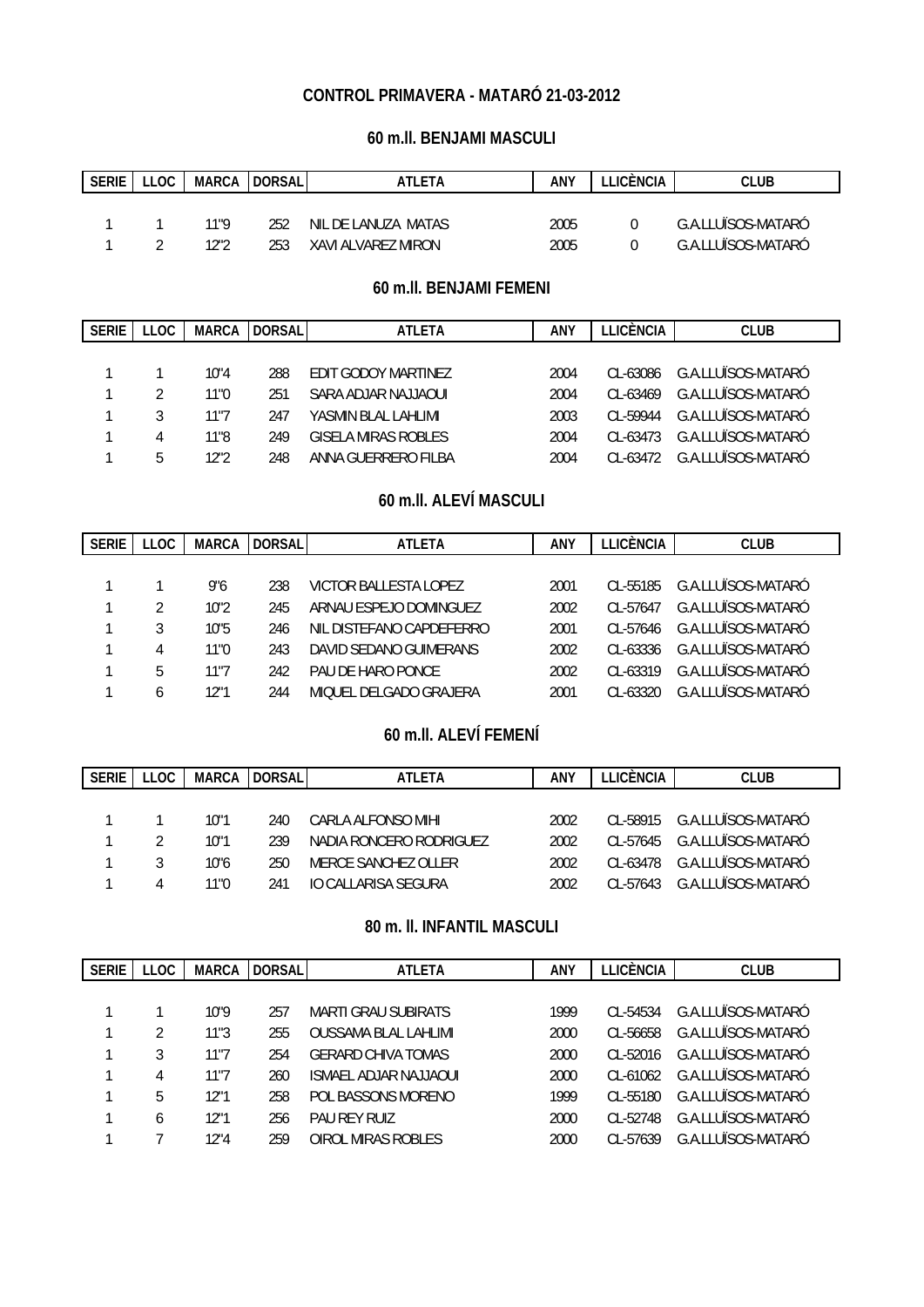# **80 m.ll. INFANTIL FEMENÍ**

| <b>SERIE</b> | <b>LLOC</b>  | <b>MARCA</b> | <b>DORSAL</b> | <b>ATLETA</b>          | ANY  | <b>TICÈNCIA</b> | <b>CLUB</b>         |
|--------------|--------------|--------------|---------------|------------------------|------|-----------------|---------------------|
|              |              |              |               |                        |      |                 |                     |
|              |              | 10"3         | 266           | IRENE REBOREDO DONATO  | 1999 | $CI - 53896$    | G.A.LLUÏSOS-MATARÓ  |
|              |              | 11"0         | 265           | EMMA PALA LORENTE      | 1999 | CL-61889        | G.A.LLUÏSOS-MATARÓ  |
|              | 3            | 11"4         | 264           | RUTH DIAZ CALAF        | 1999 | $CI - 57634$    | G.A.LLUÏSOS-MATARÓ  |
|              |              | 12"0         | 263           | NAIARA SERRANO GARCIA  | 2000 | $CI - 61326$    | G.A.I LUÏSOS-MATARÓ |
|              | 5            | 12"8         | 262           | MARIA MARTINEZ CAMPOY  | 2000 | $CI - 52572$    | G.A.I LUÏSOS-MATARÓ |
|              | <sub>b</sub> | 13"1         | 261           | MONTSE DE PACO CASTAÑO | 1999 | $CI - 55173$    | G.A.I LUÏSOS-MATARÓ |

## **600 m.ll. ALEVÍ - INFANTIL - CADET**

| <b>SERIE</b> | <b>LLOC</b> | <b>MARCA</b> | <b>DORSAL</b> | <b>ATLETA</b>                | <b>ANY</b> | <b>LLICÈNCIA</b> | <b>CLUB</b>        |
|--------------|-------------|--------------|---------------|------------------------------|------------|------------------|--------------------|
|              |             |              |               |                              |            |                  |                    |
| 1            |             | 1'31"4       | 270           | ARNAU MONSECH SOLDEVILA      | 1997       | CL-50817         | G.A.LLUÏSOS-MATARÓ |
|              | 2           | 1'35"0       | 289           | MIKI GÜAL                    | 1997       | $CL-$            | C.A. CALELLA       |
|              | 3           | 1'36"5       | 268           | SERGIO MUÑOZ HERNANDEZ       | 1997       | CL-50292         | G.A.LLUÏSOS-MATARÓ |
|              | 4           | 1'43''7      | 271           | VICTOR SEDANO ALCALDE        | 1998       | CL-61065         | G.A.LLUÏSOS-MATARÓ |
|              | 5           | 1'46"1       | 255           | <b>OUSSAMA BLAL LAHLIMI</b>  | 2000       | CL-56658         | G.A.LLUÏSOS-MATARÓ |
|              | 6           | 1'51"5       | 260           | <b>ISMAEL ADJAR NAJJAOUI</b> | 2000       | CL-61062         | G.A.LLUÏSOS-MATARÓ |
|              | 7           | 1'53"0       | 254           | <b>GERARD CHIVA TOMAS</b>    | 2000       | CL-52016         | G.A.LLUÏSOS-MATARÓ |
|              | 8           | 1'53"5       | 256           | <b>PAU REY RUIZ</b>          | 2000       | CL-52748         | G.A.LLUÏSOS-MATARÓ |
|              | 9           | 1'56"9       | 258           | POL BASSONS MORENO           | 1999       | CL-55180         | G.A.LLUÏSOS-MATARÓ |
|              | 10          | 1'57''6      | 238           | <b>VICTOR BALLESTA LOPEZ</b> | 2001       | CL-55185         | G.A.LLUÏSOS-MATARÓ |
|              | 11          | 2'04"1       | 257           | <b>MARTI GRAU SUBIRATS</b>   | 1999       | CL-54534         | G.A.LLUÏSOS-MATARÓ |
|              | 12          | 2'12"0       | 245           | ARNAU ESPEJO DOMINGUEZ       | 2002       | CL-57647         | G.A.LLUÏSOS-MATARÓ |
|              | 13          | 2'17"1       | 259           | OIROL MIRAS ROBLES           | 2000       | CL-57639         | G.A.LLUÏSOS-MATARÓ |
|              | 14          | 2'18"2       | 246           | NIL DISTEFANO CAPDEFERRO     | 2001       | CL-57646         | G.A.LLUÏSOS-MATARÓ |
|              | 15          | 2'30"5       | 243           | DAVID SEDANO GUIMERANS       | 2002       | CL-63336         | G.A.LLUÏSOS-MATARÓ |
|              | 16          | 2'39"0       | 244           | MIQUEL DELGADO GRAJERA       | 2001       | CL-63320         | G.A.LLUÏSOS-MATARÓ |
|              | 17          | 2'47"0       | 242           | PAU DE HARO PONCE            | 2002       | CL-63319         | G.A.LLUÏSOS-MATARÓ |

# **600 M.LL. ALEVÍ MASCULÍ**

| <b>SERIE</b> | <b>LLOC</b> | <b>MARCA</b> | <b>DORSAL</b> | <b>ATLETA</b>            | <b>ANY</b> | <b>LLICÈNCIA</b> | <b>CLUB</b>          |
|--------------|-------------|--------------|---------------|--------------------------|------------|------------------|----------------------|
|              |             |              |               |                          |            |                  |                      |
|              |             | 1'57''6      | 238           | VICTOR BALLESTA LOPEZ    | 2001       | $CI - 55185$     | G.A.LLUÏSOS-MATARÓ   |
|              |             | 2'12"0       | 245           | ARNAU ESPEJO DOMINGUEZ   | 2002       | $CI - 57647$     | G.A.I I UÏSOS-MATARÓ |
|              |             | 2'18"2       | 246           | NIL DISTEFANO CAPDEFERRO | 2001       | CL-57646         | G.A.I LUÏSOS-MATARÓ  |
|              | 4           | 2'30"5       | 243           | DAVID SEDANO GUIMERANS   | 2002       | $CI - 63336$     | G.A.I LUÏSOS-MATARÓ  |
|              | 5           | 2'39"0       | 244           | MIOUEL DELGADO GRAJERA   | 2001       | $CL - 63320$     | G.A.I I UÏSOS-MATARÓ |
|              | b           | 2'47"0       | 242           | PAU DE HARO PONCE        | 2002       | $CL - 63319$     | G.A.I I UÏSOS-MATARÓ |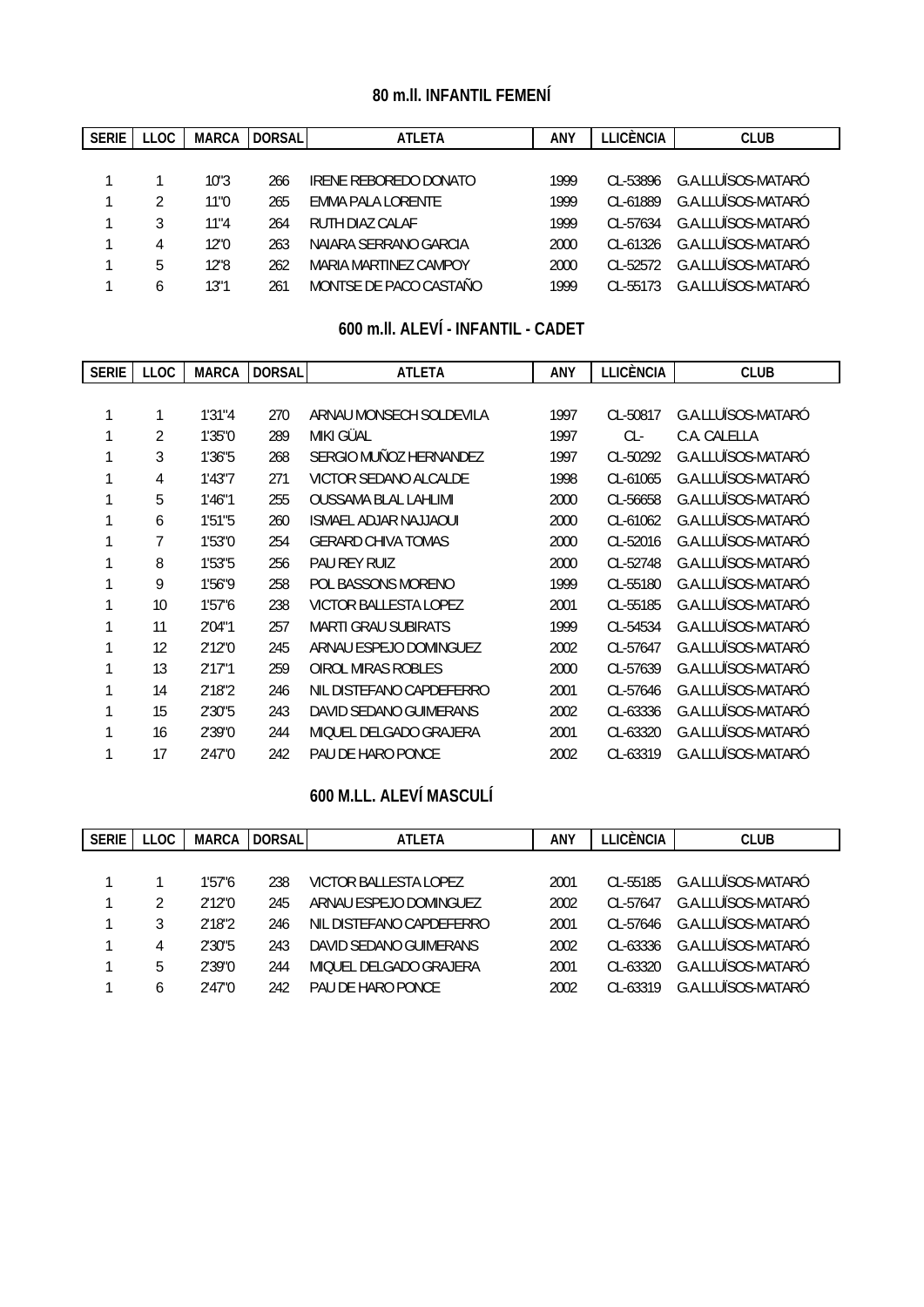## **600 m.ll. INFANTIL MASCULÍ**

| <b>SERIE</b> | <b>LLOC</b> | <b>MARCA</b> | <b>DORSAL</b> | <b>ATLETA</b>               | ANY  | <b>LLICÈNCIA</b> | <b>CLUB</b>          |
|--------------|-------------|--------------|---------------|-----------------------------|------|------------------|----------------------|
|              |             |              |               |                             |      |                  |                      |
|              |             | 1'46"1       | 255           | <b>OUSSAMA BLAL LAHLIMI</b> | 2000 | $CI - 56658$     | G.A.LLUÏSOS-MATARÓ   |
|              |             | 1'51''5      | 260           | ISMAEL ADJAR NAJJAOUI       | 2000 | $CI - 61062$     | G.A.LLUÏSOS-MATARÓ   |
|              | 3           | 1'53"0       | 254           | <b>GERARD CHIVA TOMAS</b>   | 2000 | $CI - 52016$     | G.A.LLUÏSOS-MATARÓ   |
|              | 4           | 1'53"5       | 256           | PAU RFY RUIZ                | 2000 | $CI - 52748$     | G.A.LLUÏSOS-MATARÓ   |
|              | 5           | 1'56"9       | 258           | POL BASSONS MORENO          | 1999 | $CI - 55180$     | G.A.LLUÏSOS-MATARÓ   |
|              | h           | 2'04"1       | 257           | <b>MARTI GRAU SUBIRATS</b>  | 1999 | $CI - 54534$     | G.A.LLUÏSOS-MATARÓ   |
|              |             | 2'17"1       | 259           | OIROL MIRAS ROBLES          | 2000 | $CI - 57639$     | G.A.I I UÏSOS-MATARÓ |

## **600 m.ll. CADET MASCULÍ**

| <b>SERIE</b> | <b>LLOC</b> |         | MARCA IDORSALI | <b>ATLETA</b>           | <b>ANY</b> | <b>TEICÈNCIA</b> | <b>CLUB</b>        |
|--------------|-------------|---------|----------------|-------------------------|------------|------------------|--------------------|
|              |             |         |                |                         |            |                  |                    |
|              |             | 1'31''4 | 270.           | ARNAU MONSECH SOLDEVILA | 1997       | $CL - 50817$     | G.A.LLUÏSOS-MATARÓ |
|              |             | 1'35"0  | 289            | MIKI GÜAL               | 1997       | CL-              | C.A. CALELLA       |
|              |             | 1'36"5  | 268            | SERGIO MUÑOZ HERNANDEZ  | 1997       | $CL - 50292$     | G.A.LLUÏSOS-MATARÓ |
|              | 4           | 1'43"7  | 271            | VICTOR SEDANO ALCALDE   | 1998       | $CI - 61065$     | G.A.LLUÏSOS-MATARÓ |

# **600 m.ll. ALEVÍ - INFANTIL - CADET FEMENÍ**

| <b>SERIE</b> | <b>LLOC</b> | <b>MARCA</b> | <b>DORSAL</b> | <b>ATLETA</b>               | ANY  | <b>LLICÈNCIA</b> | <b>CLUB</b>          |
|--------------|-------------|--------------|---------------|-----------------------------|------|------------------|----------------------|
|              |             |              |               |                             |      |                  |                      |
|              |             | 1'48"5       | 273           | <b>OUMAIMA BLAL LAHLIMI</b> | 1997 | CT-20449         | G.A.LLUÏSOS-MATARÓ   |
|              | 2           | 1'425        | 269           | SARA DORDA SANS             | 1997 | CT-21133         | G.A.LLUÏSOS-MATARÓ   |
|              | 3           | 1'59"5       | 266           | IRENE REBOREDO DONATO       | 1999 | CL-53896         | G.A.LLUÏSOS-MATARÓ   |
|              | 4           | 2'00"7       | 265           | EMMA PALA LORENTE           | 1999 | CL-61889         | G.A.LLUÏSOS-MATARÓ   |
|              | 5           | 2'04"6       | 239           | NADIA RONCERO RODRIGUEZ     | 2002 | CL-57645         | G.A.LLUÏSOS-MATARÓ   |
|              | 6           | 2'07"1       | 264           | RUTH DIAZ CALAF             | 1999 | CL-57634         | G.A.LLUÏSOS-MATARÓ   |
|              |             | 2'09"8       | 263           | NAIARA SERRANO GARCIA       | 2000 | $CL-61326$       | G.A.I.I UÏSOS-MATARÓ |
|              | 8           | 2'16''2      | 262           | MARIA MARTINEZ CAMPOY       | 2000 | $CI - 52572$     | G.A.I I UÏSOS-MATARÓ |
|              | 9           | 2'19"0       | 240           | CARLA ALFONSO MIHI          | 2002 | CL-58915         | G.A.LLUÏSOS-MATARÓ   |
|              | 10          | 2'22"3       | 250           | MERCE SANCHEZ OLLER         | 2002 | CL-63478         | G.A.LLUÏSOS-MATARÓ   |
|              | 11          | 2'23''4      | 261           | MONTSE DE PACO CASTAÑO      | 1999 | CL-55173         | G.A.LLUÏSOS-MATARÓ   |
|              | 12          | 2'24"5       | 241           | IO CALLARISA SEGURA         | 2002 | CL-57643         | G.A.LLUÏSOS-MATARÓ   |
|              | 13          | 2'26"2       | 267           | NOELIA RODRIGUEZ SANCHEZ    | 1998 | CL-63477         | G.A.LLUÏSOS-MATARÓ   |

# **600 m.ll. ALEVI FEMENÍ**

| <b>SERIE</b> | LLOC. | <b>MARCA</b> | <b>DORSAL</b> | <b>ATI FTA</b>          | <b>ANY</b> | ∟LICÈNCIA    | <b>CLUB</b>                 |
|--------------|-------|--------------|---------------|-------------------------|------------|--------------|-----------------------------|
|              |       |              |               |                         |            |              |                             |
|              |       | 2'04"6       | 239           | NADIA RONCERO RODRIGUEZ | 2002       |              | CL-57645 G.A.LLUÏSOS-MATARÓ |
|              |       | 2'19"0       | 240           | CARLA ALFONSO MIHL      | 2002       | $CI - 58915$ | G.A.I I UÏSOS-MATARÓ        |
|              |       | 2'22"3       | 250           | MERCE SANCHEZ OLLER     | 2002       | $CL - 63478$ | G.A.HUÏSOS-MATARÓ           |
|              |       | 2'24"5       | 241           | IO CALLARISA SEGURA     | 2002       | $CI - 57643$ | G.A.I I UÏSOS-MATARÓ        |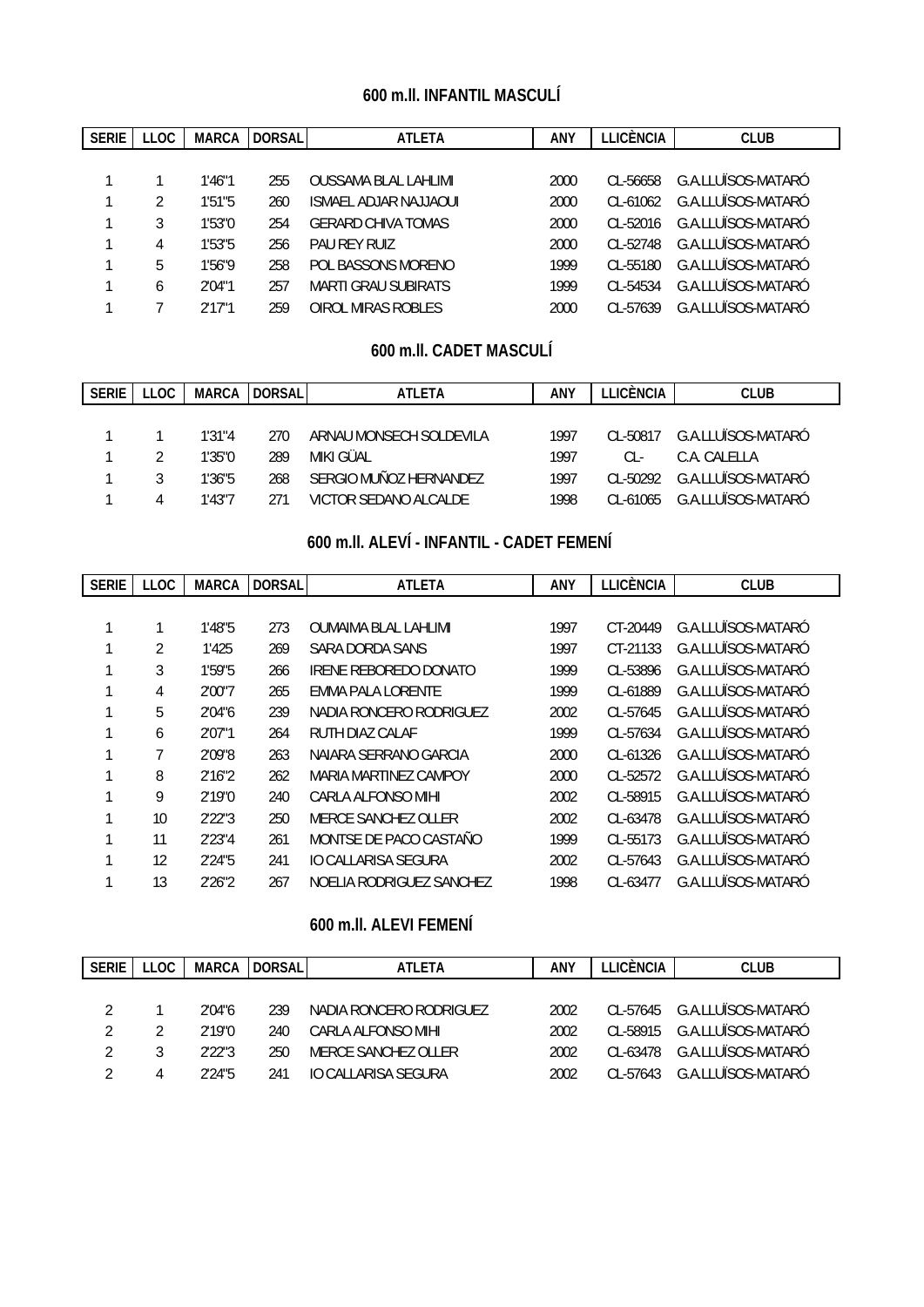## **600 m.ll. INFANTIL FEMENÍ**

| <b>SERIE</b> | LLOC. | <b>MARCA</b> | <b>DORSAL</b> | <b>ATLETA</b>          | <b>ANY</b> | LICÈNCIA.    | <b>CLUB</b>         |
|--------------|-------|--------------|---------------|------------------------|------------|--------------|---------------------|
|              |       |              |               |                        |            |              |                     |
|              |       | 1'59"5       | 266           | IRENE REBOREDO DONATO  | 1999       | $CI - 53896$ | G.A.LLUÏSOS-MATARÓ  |
|              |       | 2'00"7       | 265           | EMMA PALA LORENTE      | 1999       | CL-61889     | G.A.LLUÏSOS-MATARÓ  |
|              | 3     | 2'07"1       | 264           | RUTH DIAZ CALAF        | 1999       | $CI - 57634$ | G.A.LLUÏSOS-MATARÓ  |
|              | 4     | 2'09"8       | 263           | NAIARA SERRANO GARCIA  | 2000       | $CI - 61326$ | G.A.I LUÏSOS-MATARÓ |
|              | 5     | 2'16''2      | 262           | MARIA MARTINEZ CAMPOY  | 2000       | $CI - 52572$ | G.A.I LUÏSOS-MATARÓ |
|              | h     | 2'23"4       | 261           | MONTSE DE PACO CASTAÑO | 1999       | $CI - 55173$ | G.A.I LUÏSOS-MATARÓ |

### **600 m.ll. CADET FEMENÍ**

| <b>SERIE</b> | <b>LLOC</b> |        | MARCA IDORSALI | ATLETA                   | ANY  | I LICÈNCIA. | <b>CLUB</b>                  |
|--------------|-------------|--------|----------------|--------------------------|------|-------------|------------------------------|
|              |             |        |                |                          |      |             |                              |
|              |             | 1'48"5 | -273           | OUMAIMA BLAL LAHLIMI     | 1997 |             | CT-20449 G.A.I LUÏSOS-MATARÓ |
|              |             | 1'48"5 | 269            | SARA DORDA SANS          | 1997 |             | CT-21133 G.A.I LUÏSOS-MATARÓ |
|              |             | 2'26"2 | 267            | NOFLIA RODRIGUEZ SANCHEZ | 1998 |             | CL-63477 G.A.I LUÏSOS-MATARÓ |

# **400 m.ll. ABSOLUT MASCULÍ**

| <b>SERIE</b> | LLOC | MARCA | <b>IDORSALI</b> | <b>ATLETA</b>           | ANY  | LLICÈNCIA    | <b>CLUB</b>                  |
|--------------|------|-------|-----------------|-------------------------|------|--------------|------------------------------|
|              |      |       |                 |                         |      |              |                              |
|              |      | 52"0  | 231             | JEAN-LUC MENDES         | 87   | CT-          | A.A.C.                       |
|              |      | 52"3  | 272             | GERARD CASADEVALL       | 1990 | CT-          | C.A. LAIFTANIA               |
|              |      | 54"0  | 230             | ERIC REÜLL DOMENECH     | 92   |              | CL-19475 G.A.I LUÏSOS-MATARÓ |
|              | 4    | 54"1  | 274             | ORIOL MONTERO FERNANDEZ | 94   | $CI - 20199$ | G.A.I I UÏSOS-MATARÓ         |

## **400 M.LL. ABSOLUT MASCULÍ**

| <b>SERIE</b> | LLOC | MARCA  | <b>DORSAL</b> | <b>ATLETA</b>       | <b>ANY</b> | ∟LICÈNCIA    | <b>CLUB</b>                 |
|--------------|------|--------|---------------|---------------------|------------|--------------|-----------------------------|
|              |      |        |               |                     |            |              |                             |
|              |      | 56"5   | 220           | CARLOS REY RUIZ     | 95         |              | CL-20070 G.A.LLUÏSOS-MATARÓ |
| 2            |      | 57"9   | 207           | POL ROMANO DE GEA   | 93         | $CL - 18069$ | G.A.LLUÏSOS-MATARÓ          |
| 2            |      | 59"2   | 227           | <b>MARTYN BAKER</b> | 62         | CT-19382     | G.A.LLUÏSOS-MATARÓ          |
|              |      | 1'08"7 | 275           | MIGUEL ANGEL GAMEZ  |            | $CI - 21049$ | G.A.LLUÏSOS-MATARÓ          |

### **1500 m.ll ABSOLUT MASCULÍ**

| <b>SERIE</b> | LLOC. | <b>MARCA</b> | <b>DORSAL</b> | <b>ATLETA</b>          | <b>ANY</b> | <b>LLICÈNCIA</b> | <b>CLUB</b>             |
|--------------|-------|--------------|---------------|------------------------|------------|------------------|-------------------------|
|              |       |              |               |                        |            |                  |                         |
|              |       | 4'11"3       | 291           | DANIEL ALONSO RUIZ     | 1978       | CT-5565          | TENERIFE CAJACANARIAS   |
|              | 2     | 4'20''3      | 290           | RUBEN BELEDO           | 1979       | $\theta$         | BARCELONA AT.           |
|              | 3     | 4'22"2       | 295           | ABDELALI AFIA          | 1972       | $\theta$         | <b>INDEPENDENT</b>      |
|              | 4     | 4'24''6      | 233           | ALBERT CUARTERO LOPEZ  | 94         | $CI - 19769$     | G.A.I LUÏSOS-MATARÓ     |
|              | 5     | 4'38"9       | 237           | JORDI ESCUDER HEREDIA  | 91         | CL-19679         | <b>ISS L'HOSPITALET</b> |
|              | 6     | 4'42"0       | 294           | NABI ABDELKADER        | 1970       | CT-18429         | G.A.I LUÏSOS-MATARÓ     |
|              |       | RET.         | 293           | JOAOUIN JOYAS ALBERTUS | 1958       | $CT - 639$       | G.A.I LUÏSOS-MATARÓ     |
|              | 8     | RET.         | 71            | VICTOR GARCIA VIVO     | 94         | CT-18505         | G.A.LLUÏSOS-MATARÓ      |
|              | 9     | RFT.         | 224           | ALBERT LOPEZ FONT      | 70         | CT-12825         | G.A.LLUÏSOS-MATARÓ      |
|              | 10    | RET.         | 292           | JESUS GARCIA ANTA      | 1976       | $\theta$         | <b>BARCELONA AT.</b>    |